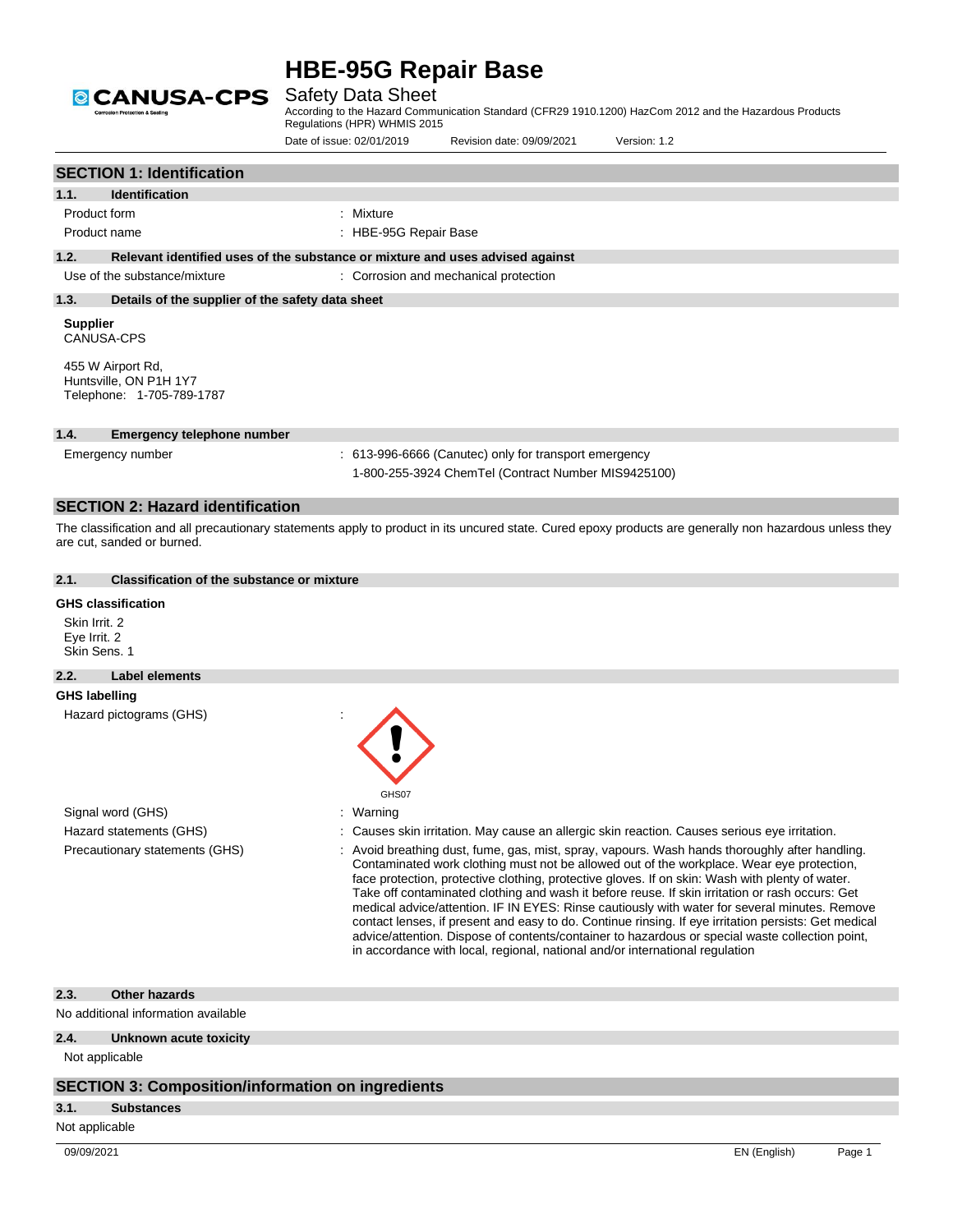## Safety Data Sheet

According to the Hazard Communication Standard (CFR29 1910.1200) HazCom 2012 and the Hazardous Products Regulations (HPR) WHMIS 2015

## **3.2. Mixtures**

| <b>Name</b>                                                         | <b>Product identifier</b> | $\frac{0}{2}$ |
|---------------------------------------------------------------------|---------------------------|---------------|
| Phenol, polymer with formaldehyde, glycidyl ether                   | (CAS-No.) 28064-14-4      | 10 - 40       |
| Oxirane, 2,2'-[(2,2-dimethyl-1,3-propanediyl)bis(oxymethylene)]bis- | (CAS-No.) 17557-23-2      | $3 - 20$      |
| Mica-group minerals                                                 | (CAS-No.) 12001-26-2      | $5 - 10$      |
| Bisphenol A-epichlorohydrin polymer                                 | (CAS-No.) 25068-38-6      | $0.01 - 0.5$  |

#### **\*Chemical name, CAS number and/or exact concentration have been withheld as a trade secret**

\* This product contains Quartz CAS#14808-60-7 and Titanium dioxide CAS#13463-67-7. Exposure to quartz and titanium dioxide is not expected from this product under all normal conditions of use. Read all instructions and/or technical sheets before using of this product.

| <b>SECTION 4: First aid measures</b>                                |                                                                                                                                                                                                 |
|---------------------------------------------------------------------|-------------------------------------------------------------------------------------------------------------------------------------------------------------------------------------------------|
| 4.1.<br>Description of first aid measures                           |                                                                                                                                                                                                 |
| First-aid measures after inhalation                                 | : If breathing is difficult, remove victim to fresh air and keep at rest in a position comfortable for<br>breathing. Get medical advice/attention if you feel unwell.                           |
| First-aid measures after skin contact                               | : IF ON SKIN: Wash with plenty of Water. Take off contaminated clothing and wash it before<br>reuse. If skin irritation or rash occurs: Get medical advice/attention.                           |
| First-aid measures after eye contact                                | : IF IN EYES: Rinse cautiously with water for several minutes. Remove contact lenses, if present<br>and easy to do. Continue rinsing. If eye irritation persists: Get medical advice/attention. |
| First-aid measures after ingestion                                  | Do not induce vomiting without medical advice. Never give anything by mouth to an<br>unconscious person. Get medical advice/attention if you feel unwell.                                       |
| 4.2.<br>Most important symptoms and effects, both acute and delayed |                                                                                                                                                                                                 |
| Symptoms/effects after inhalation                                   | : May cause irritation to the respiratory tract.                                                                                                                                                |
| Symptoms/effects after skin contact                                 | : Causes skin irritation. Symptoms may include redness, drying, defatting and cracking of the<br>skin. May cause an allergic skin reaction.                                                     |
| Symptoms/effects after eye contact                                  | : Causes serious eye irritation. Symptoms may include discomfort or pain, excess blinking and<br>tear production, with marked redness and swelling of the conjunctiva.                          |
| Symptoms/effects after ingestion                                    | May be harmful if swallowed. May cause gastrointestinal irritation, nausea, vomiting and<br>diarrhea.                                                                                           |
| 4.3.                                                                | Indication of any immediate medical attention and special treatment needed                                                                                                                      |
|                                                                     | Symptoms may be delayed. In case of accident or if you feel unwell, seek medical advice immediately (show the label where possible).                                                            |

|                                | <b>SECTION 5: Firefighting measures</b>               |                                                                                                                                                                                      |  |  |
|--------------------------------|-------------------------------------------------------|--------------------------------------------------------------------------------------------------------------------------------------------------------------------------------------|--|--|
| 5.1.                           | <b>Extinguishing media</b>                            |                                                                                                                                                                                      |  |  |
| Suitable extinguishing media   |                                                       | : Carbon dioxide (CO2), dry chemical powder, foam. Water spray.                                                                                                                      |  |  |
| Unsuitable extinguishing media |                                                       | $\therefore$ Do not use a direct water stream.                                                                                                                                       |  |  |
| 5.2.                           | Special hazards arising from the substance or mixture |                                                                                                                                                                                      |  |  |
| Fire hazard                    |                                                       | : Products of combustion may include, and are not limited to: oxides of carbon. Organic acids.<br>Carboxylic acids. Aldehydes. alcohols. acrolein. Phosphorus oxides. Sulfur oxides. |  |  |
| Reactivity                     |                                                       | : No dangerous reactions known under normal conditions of use.                                                                                                                       |  |  |
| 5.3.                           | <b>Advice for firefighters</b>                        |                                                                                                                                                                                      |  |  |
|                                | Firefighting instructions                             | : Use water spray to cool exposed surfaces.                                                                                                                                          |  |  |
| Protection during firefighting |                                                       | Keep upwind of fire. Wear full fire fighting turn-out gear (full Bunker gear) and respiratory<br>protection (SCBA).                                                                  |  |  |

#### **SECTION 6: Accidental release measures**

| 6.1.   | Personal precautions, protective equipment and emergency procedures |                                                                                                                                         |
|--------|---------------------------------------------------------------------|-----------------------------------------------------------------------------------------------------------------------------------------|
|        | General measures                                                    | : Use personal protection recommended in Section 8. Isolate the hazard area and deny entry to<br>unnecessary and unprotected personnel. |
| 6.1.1. | For non-emergency personnel                                         |                                                                                                                                         |

No additional information available

#### **6.1.2. For emergency responders**

No additional information available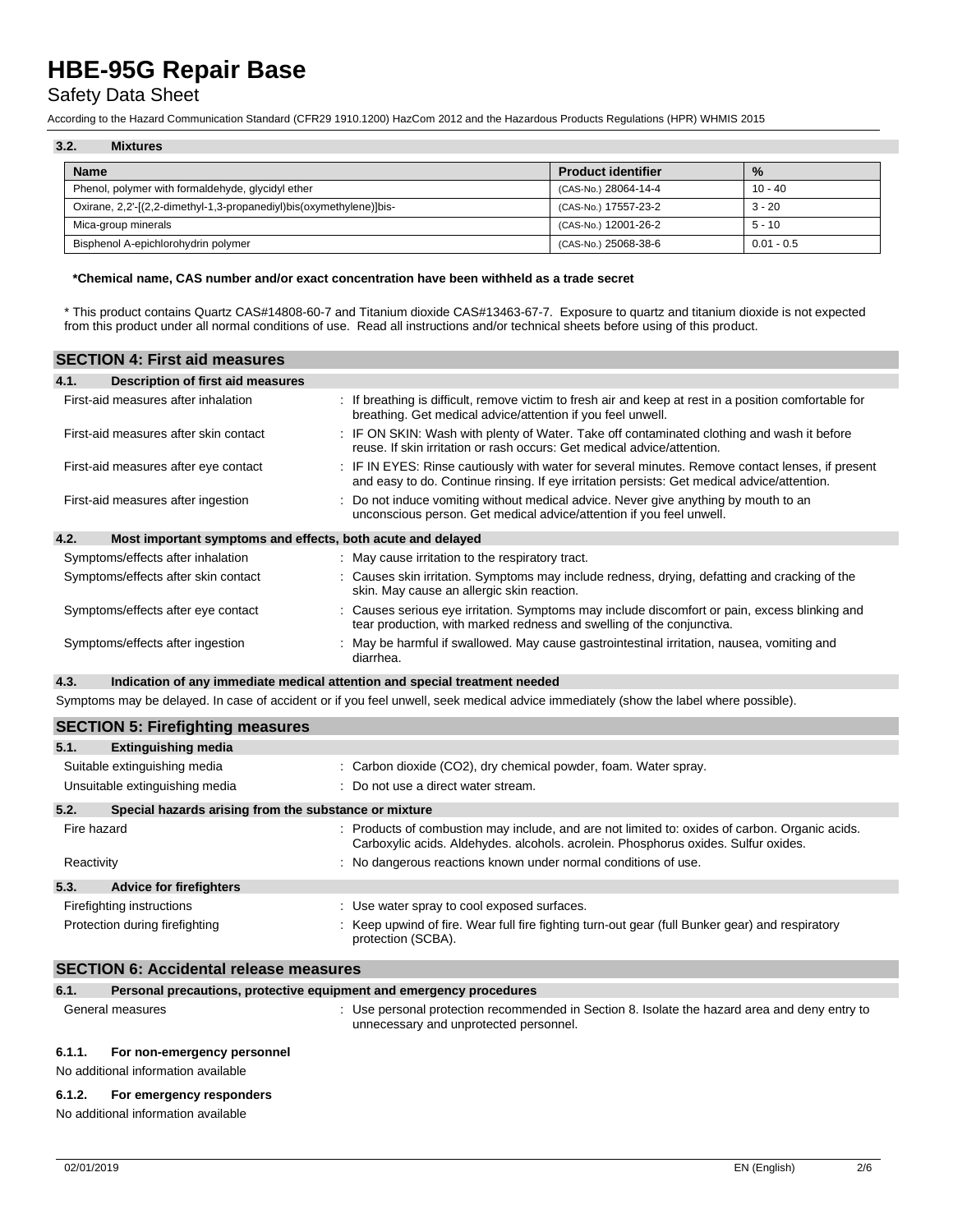## Safety Data Sheet

According to the Hazard Communication Standard (CFR29 1910.1200) HazCom 2012 and the Hazardous Products Regulations (HPR) WHMIS 2015

| 6.2. | <b>Environmental precautions</b>                                                    |                                                                                                                                                                                                                                                                           |
|------|-------------------------------------------------------------------------------------|---------------------------------------------------------------------------------------------------------------------------------------------------------------------------------------------------------------------------------------------------------------------------|
|      | Prevent entry to sewers and public waters.                                          |                                                                                                                                                                                                                                                                           |
| 6.3. | Methods and material for containment and cleaning up                                |                                                                                                                                                                                                                                                                           |
|      | For containment                                                                     | : Stop leak if safe to do so. Absorb and/or contain spill with inert material (sand, vermiculite or<br>other appropriate material), then place in suitable container. Do not flush into surface water or<br>sewer system. Wear recommended personal protective equipment. |
|      | Methods for cleaning up                                                             | Sweep or shovel spills into appropriate container for disposal. Provide ventilation.                                                                                                                                                                                      |
| 6.4. | Reference to other sections                                                         |                                                                                                                                                                                                                                                                           |
|      | For further information refer to section 8: "Exposure controls/personal protection" |                                                                                                                                                                                                                                                                           |
|      | <b>SECTION 7: Handling and storage</b>                                              |                                                                                                                                                                                                                                                                           |
| 7.1. | <b>Precautions for safe handling</b>                                                |                                                                                                                                                                                                                                                                           |
|      | Precautions for safe handling                                                       | : Avoid contact with skin and eyes. Avoid breathing dust/fume/gas/mist/vapours/spray. Do not<br>swallow. Handle and open container with care. When using do not eat, drink or smoke.                                                                                      |
|      | Hygiene measures                                                                    | Wash contaminated clothing before reuse. Always wash hands after handling the product.                                                                                                                                                                                    |
| 7.2. | Conditions for safe storage, including any incompatibilities                        |                                                                                                                                                                                                                                                                           |

Storage conditions **Storage conditions** : Keep out of the reach of children. Keep container tightly closed. Store in a dry, cool and well-

## ventilated place.

### **SECTION 8: Exposure controls/personal protection**

### **8.1. Control parameters**

| Oxirane, 2,2'-[(2,2-dimethyl-1,3-propanediyl)bis(oxymethylene)]bis- (17557-23-2) |                                      |                                                             |  |  |  |
|----------------------------------------------------------------------------------|--------------------------------------|-------------------------------------------------------------|--|--|--|
| Not applicable                                                                   |                                      |                                                             |  |  |  |
| Mica-group minerals (12001-26-2)                                                 |                                      |                                                             |  |  |  |
| <b>ACGIH</b>                                                                     | ACGIH TWA (mg/m <sup>3</sup> )       | 3 mg/m <sup>3</sup> (respirable particulate matter)         |  |  |  |
| <b>ACGIH</b>                                                                     | Remark (ACGIH)                       | Pneumoconiosis                                              |  |  |  |
| <b>OSHA</b>                                                                      | OSHA PEL (TWA) (ppm)                 | 20 mppcf                                                    |  |  |  |
| <b>OSHA</b>                                                                      | Remark (OSHA)                        | Table Z-3, CAS No. source: eCFR Table Z-1.                  |  |  |  |
| <b>IDLH</b>                                                                      | US IDLH $(mg/m3)$                    | 1500 mg/m <sup>3</sup> (containing $\langle$ 1% quartz)     |  |  |  |
| <b>NIOSH</b>                                                                     | NIOSH REL (TWA) (mg/m <sup>3</sup> ) | 3 mg/m <sup>3</sup> (containing <1% Quartz-respirable dust) |  |  |  |
| Phenol, polymer with formaldehyde, glycidyl ether (28064-14-4)                   |                                      |                                                             |  |  |  |
| Not applicable                                                                   |                                      |                                                             |  |  |  |
| Bisphenol A-epichlorohydrin polymer (25068-38-6)                                 |                                      |                                                             |  |  |  |
| Not applicable                                                                   |                                      |                                                             |  |  |  |

### **8.2. Exposure controls**

| Appropriate engineering controls | Ensure good ventilation of the work station.                                                                                                                                                                                                     |
|----------------------------------|--------------------------------------------------------------------------------------------------------------------------------------------------------------------------------------------------------------------------------------------------|
| Hand protection                  | : Wear suitable gloves resistant to chemical penetration.                                                                                                                                                                                        |
| Eye protection                   | : Safety glasses or goggles are recommended when using product.                                                                                                                                                                                  |
| Skin and body protection         | : Wear suitable protective clothing.                                                                                                                                                                                                             |
| Respiratory protection           | : In case of insufficient ventilation, wear suitable respiratory equipment. Respirator selection<br>must be based on known or anticipated exposure levels, the hazards of the product and the<br>safe working limits of the selected respirator. |
| Environmental exposure controls  | : Avoid release to the environment.                                                                                                                                                                                                              |
| Other information                | : Handle in accordance with good industrial hygiene and safety procedures. Do not eat, drink or<br>smoke when using this product.                                                                                                                |

## **SECTION 9: Physical and chemical properties**

| Physical state           | 9.1. | Information on basic physical and chemical properties |          |
|--------------------------|------|-------------------------------------------------------|----------|
|                          |      |                                                       | : Liauid |
| : Viscous<br>Appearance  |      |                                                       |          |
| : White, Grey.<br>Colour |      |                                                       |          |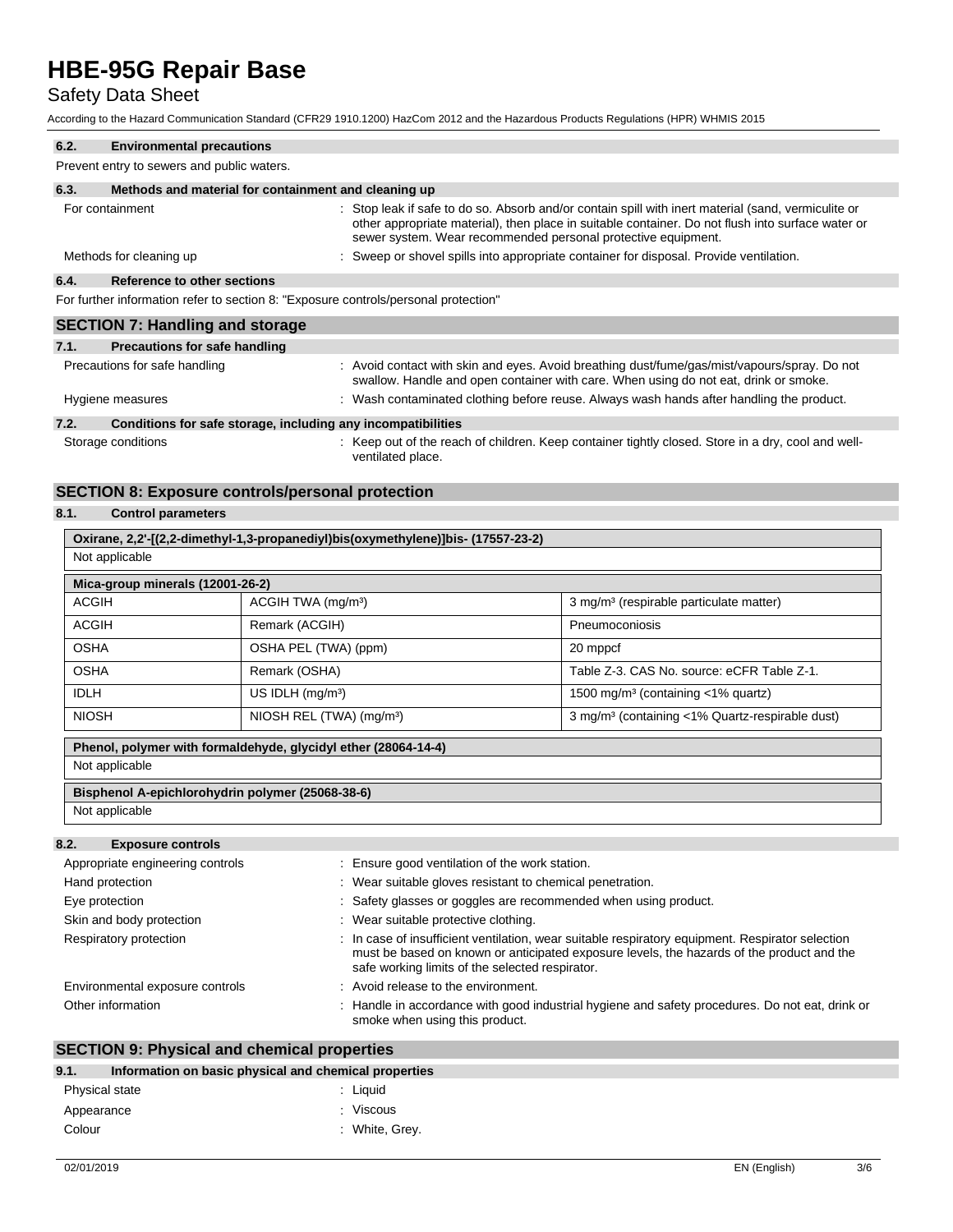## Safety Data Sheet

According to the Hazard Communication Standard (CFR29 1910.1200) HazCom 2012 and the Hazardous Products Regulations (HPR) WHMIS 2015

| Odour                                      | : Faint Oily       |
|--------------------------------------------|--------------------|
| Odour threshold                            | Not applicable     |
| рH                                         | Not applicable     |
| Melting point                              | Not applicable     |
| Freezing point                             | $-5 °C / 23 °F$    |
| Boiling point                              | Not applicable     |
| Flash point                                | > 93.3 °C / 200 °F |
| Relative evaporation rate (butylacetate=1) | Not applicable     |
| Flammability (solid, gas)                  | Not flammable.     |
| Vapour pressure                            | Not applicable     |
| Relative vapour density at 20 °C           | Not applicable     |
| Relative density                           | 1.49               |
| Solubility                                 | Slightly soluble   |
| Partition coefficient n-octanol/water      | Not applicable     |
| Auto-ignition temperature                  | Not applicable     |
| Decomposition temperature                  | Not applicable     |
| Viscosity, kinematic                       | > 86000 cPs        |
| Viscosity, dynamic                         | > 128000 cPs       |
| <b>Explosive limits</b>                    | Not applicable     |
| <b>Explosive properties</b>                | Not applicable     |
| Oxidising properties                       | Not applicable     |
|                                            |                    |

#### **9.2. Other information**

No additional information available

|       | <b>SECTION 10: Stability and reactivity</b>                  |                                                                                                                                                          |
|-------|--------------------------------------------------------------|----------------------------------------------------------------------------------------------------------------------------------------------------------|
| 10.1. | <b>Reactivity</b>                                            |                                                                                                                                                          |
|       | No dangerous reactions known under normal conditions of use. |                                                                                                                                                          |
| 10.2. | <b>Chemical stability</b>                                    |                                                                                                                                                          |
|       | Stable under normal conditions.                              |                                                                                                                                                          |
| 10.3. | Possibility of hazardous reactions                           |                                                                                                                                                          |
|       | No dangerous reactions known under normal conditions of use. |                                                                                                                                                          |
| 10.4. | <b>Conditions to avoid</b>                                   |                                                                                                                                                          |
|       | Heat. Incompatible materials.                                |                                                                                                                                                          |
| 10.5. | Incompatible materials                                       |                                                                                                                                                          |
|       | Strong acids. Strong oxidizing agents.                       |                                                                                                                                                          |
| 10.6. | <b>Hazardous decomposition products</b>                      |                                                                                                                                                          |
|       |                                                              | May include, and are not limited to: oxides of carbon. Organic acids. Carboxylic acids. Aldehydes. alcohols. acrolein. Phosphorus oxides. Sulfur oxides. |
|       | <b>SECTION 11: Toxicological information</b>                 |                                                                                                                                                          |
| 11.1. | Information on toxicological effects                         |                                                                                                                                                          |
|       | Acute toxicity (oral)                                        | : Not applicable                                                                                                                                         |
|       | Acute toxicity (dermal)                                      | : Not applicable                                                                                                                                         |
|       | Acute toxicity (inhalation)                                  | : Not applicable                                                                                                                                         |

| Oxirane, 2,2'-[(2,2-dimethyl-1,3-propanediyl)bis(oxymethylene)]bis- (17557-23-2) |                                        |  |  |  |
|----------------------------------------------------------------------------------|----------------------------------------|--|--|--|
| LD50 oral rat                                                                    | 4500 mg/kg                             |  |  |  |
| Bisphenol A-epichlorohydrin polymer (25068-38-6)                                 |                                        |  |  |  |
| LD50 oral rat                                                                    | 11400 mg/kg                            |  |  |  |
| Skin corrosion/irritation                                                        | : Causes skin irritation.              |  |  |  |
| Serious eye damage/irritation                                                    | : Causes serious eye irritation.       |  |  |  |
| Respiratory or skin sensitisation                                                | : May cause an allergic skin reaction. |  |  |  |
| Germ cell mutagenicity                                                           | $\therefore$ Not applicable            |  |  |  |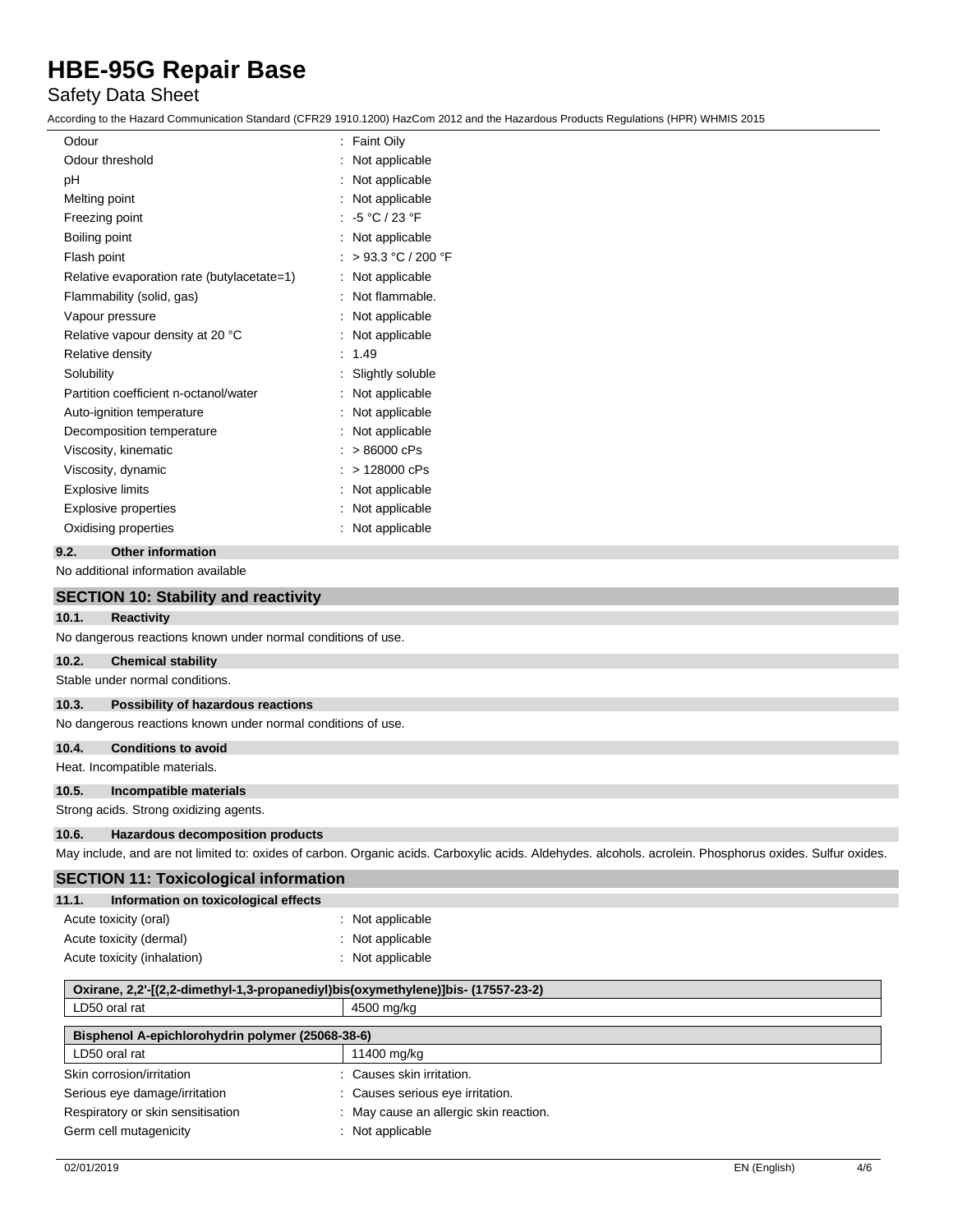## Safety Data Sheet

|                                                                                              | ccording to the Hazard Communication Standard (CFR29 1910.1200) HazCom 2012 and the Hazardous Products Regulations (HPR) WHMIS 2015                                  |
|----------------------------------------------------------------------------------------------|----------------------------------------------------------------------------------------------------------------------------------------------------------------------|
| Carcinogenicity                                                                              | : Not applicable                                                                                                                                                     |
| Reproductive toxicity                                                                        | Not applicable                                                                                                                                                       |
| STOT-single exposure                                                                         | Not applicable                                                                                                                                                       |
| STOT-repeated exposure                                                                       | Not applicable<br>÷.                                                                                                                                                 |
| Aspiration hazard                                                                            | : Not applicable                                                                                                                                                     |
| Symptoms/effects after inhalation                                                            | May cause irritation to the respiratory tract.                                                                                                                       |
| Symptoms/effects after skin contact                                                          | Causes skin irritation. Symptoms may include redness, drying, defatting and cracking of the<br>skin. May cause an allergic skin reaction.                            |
| Symptoms/effects after eye contact                                                           | Causes serious eye irritation. Symptoms may include discomfort or pain, excess blinking and<br>tear production, with marked redness and swelling of the conjunctiva. |
| Symptoms/effects after ingestion                                                             | : May be harmful if swallowed. May cause gastrointestinal irritation, nausea, vomiting and<br>diarrhea.                                                              |
| Other information                                                                            | : Likely routes of exposure: ingestion, inhalation, skin and eye.                                                                                                    |
| <b>SECTION 12: Ecological information</b>                                                    |                                                                                                                                                                      |
| 12.1.<br><b>Toxicity</b>                                                                     |                                                                                                                                                                      |
| Ecology - general                                                                            | : May cause long-term adverse effects in the aquatic environment.                                                                                                    |
| 12.2.<br>Persistence and degradability                                                       |                                                                                                                                                                      |
| HBE-95 Base                                                                                  |                                                                                                                                                                      |
| Persistence and degradability                                                                | Not established.                                                                                                                                                     |
| 12.3.<br><b>Bioaccumulative potential</b>                                                    |                                                                                                                                                                      |
| HBE-95 Base                                                                                  |                                                                                                                                                                      |
| Bioaccumulative potential                                                                    | Not established.                                                                                                                                                     |
| 12.4.<br><b>Mobility in soil</b>                                                             |                                                                                                                                                                      |
| No additional information available                                                          |                                                                                                                                                                      |
| Other adverse effects<br>12.5.                                                               |                                                                                                                                                                      |
| Other information                                                                            | : No other effects known.                                                                                                                                            |
| <b>SECTION 13: Disposal considerations</b>                                                   |                                                                                                                                                                      |
| 13.1.<br>Waste treatment methods                                                             |                                                                                                                                                                      |
| Product/Packaging disposal recommendations                                                   | Dispose in a safe manner in accordance with local/national regulations.                                                                                              |
| <b>SECTION 14: Transport information</b>                                                     |                                                                                                                                                                      |
| 14.1. UN number                                                                              |                                                                                                                                                                      |
| Not regulated for transport                                                                  |                                                                                                                                                                      |
| 14.2. UN proper shipping name                                                                |                                                                                                                                                                      |
| Proper Shipping Name (DOT/TDG)<br>Proper Shipping Name (IMDG)<br>Proper Shipping Name (IATA) | Not applicable<br>Not applicable<br>Not applicable                                                                                                                   |

## **14.3. Transport hazard class(es)**

### **Department of Transportation (DOT) and Transportation of Dangerous Goods (TDG)**

| Transport hazard class(es) (DOT/TDG) | : Not applicable |
|--------------------------------------|------------------|
| <b>IMDG</b>                          |                  |